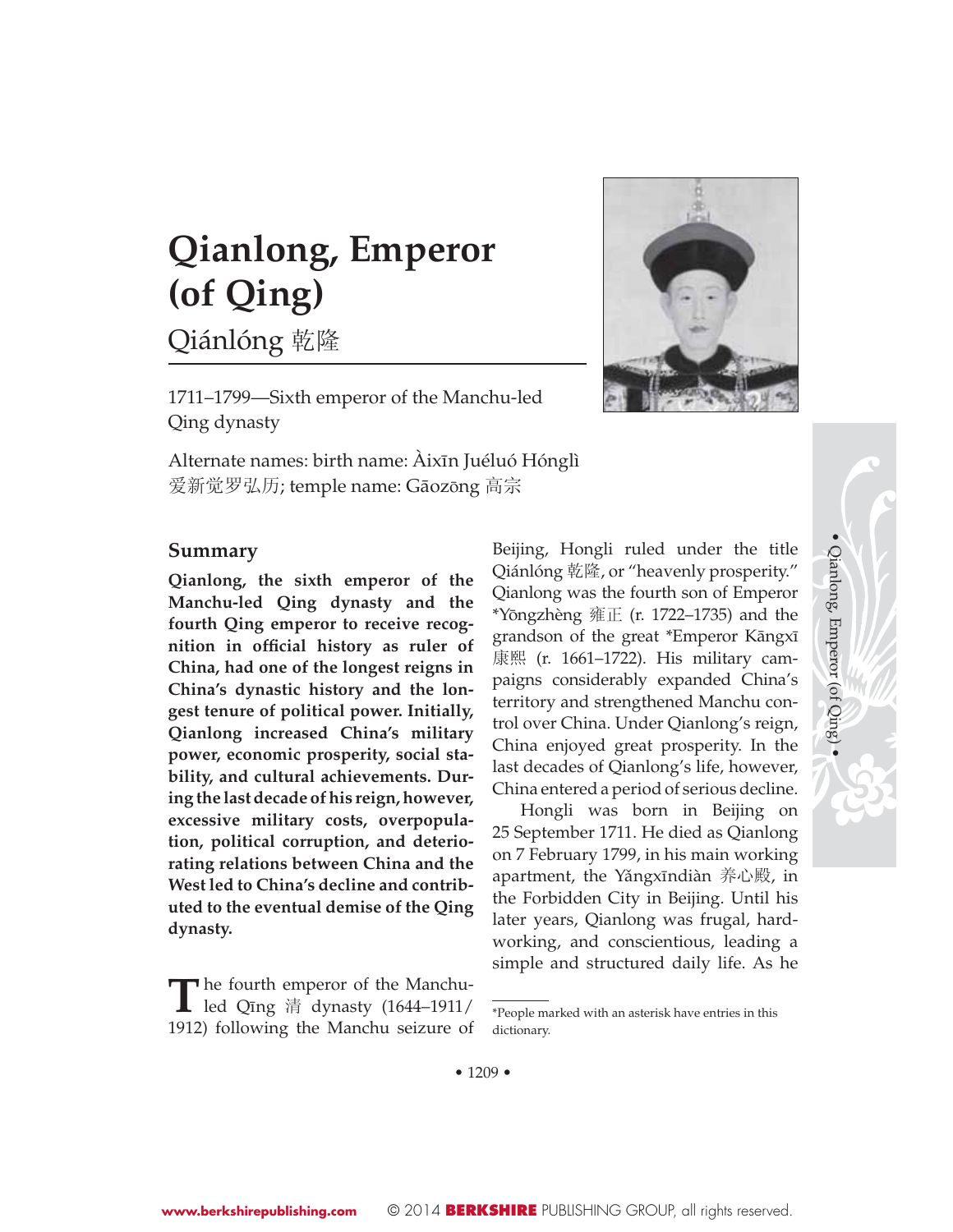grew older, his judgment declined, and he made some very unwise decisions. Qianlong was generally intolerant of criticism, and suppressed any behavior that "threatened or questioned the throne or the Manchu house" (Kahn 1971, 71). A lover of literature, the arts, and the outdoors, he was tall and slender throughout his adult life and reputedly amiable and affable.

Qianlong had seventeen consorts as well as various concubines, with whom he fathered twenty-seven recorded children. (Unlike concubines, consorts were recognized wives, and their children counted as their own.) Of these children, fifteen survived to maturity, but only four sons and one daughter outlived him because of his great longevity (he died when he was eighty-eight). Qianlong's first empress was Xiàoxián 孝贤 (1712– 1748), whom he married in 1727, and to whom he was deeply attached. His second wife, Ulanara (1718–1766), became empress in 1750, but retired to a nunnery in 1765, probably due to a disagreement with the emperor.

### **Ascension to Power**

Hongli was highly favored by his grandfather, Emperor Kangxi, and was declared heir apparent the day before his father, Emperor Yongzheng, died. He began his reign on 18 October 1735, at the age of twenty-four (twenty-five by the Chinese calculation, in which an infant is considered one year old at

birth), by which time he was actually Yongzheng's eldest surviving son. His imperial title, or temple name (given to a ruler after his death), was Gāozōng 高宗.

Like his grandfather, Qianlong undertook six *nánxún* 南巡, or "southern inspections tours," in 1751, 1757, 1762, 1765, 1780, and 1784, respectively. The three primary goals of these tours were to show filial piety (in fact, Qianlong's mother accompanied him on the first four tours); to gain a better understanding of the empire's southern constituents; and to improve administration, especially with respect to better water control. The tours were, however, extremely expensive and disruptive to everyday citizens. According to Harold Khan, emeritus professor of history at Stanford University, Qianlong himself "is supposed to have confessed to a conscientious official that the southern tours were the only blot on his otherwise perfect reign" because they had "exhausted the people and disrupted the treasury" (1971, 95).

### **Three Periods of Rule**

Politically, there are three main periods of Qianlong's reign. During the first period, from 1735 until approximately 1750, Qianlong focused on centralizing imperial power. Able courtiers such as Zhāng Tíngyù 张廷玉 (1672–1755), who had served under Qianlong's father, assisted him in this endeavor.

During the second period, from 1750 to the mid- to late-1770s, Qianlong was

• 1210 •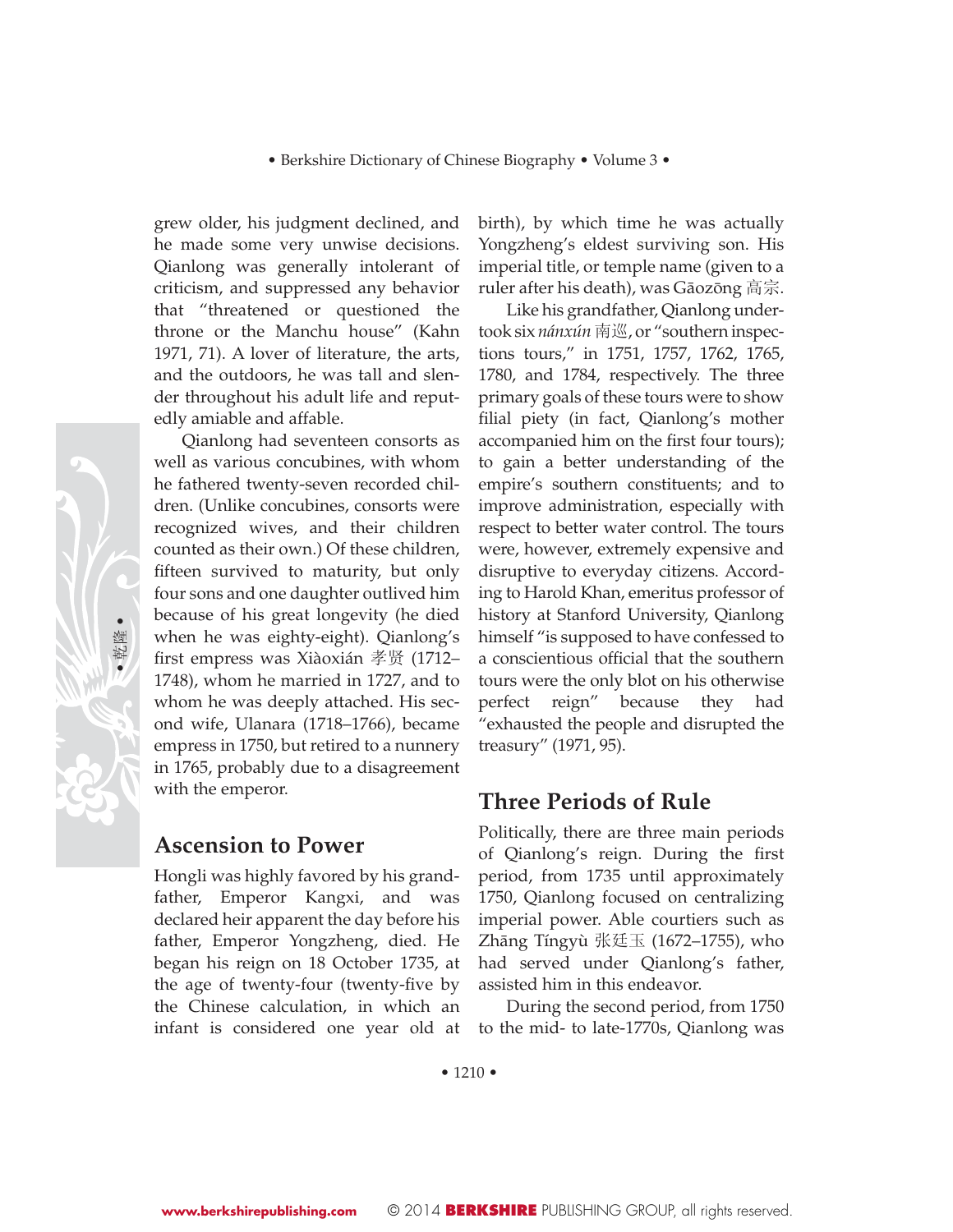### **Qianlong Re-evaluated**

*The following paragraph shows a contemporary mainland Chinese historian's view of Qianlong and his reign. There is considerable emphasis on the duration of Qianlong's power (he ruled for nearly a fourth of the entire Qing period), and his importance for the Qing dynasty. The last sentence, however, shows a more cautious evaluation of Qianlong's life and times.*

The Qianlong Emperor was on the throne for sixty years, and after he abdicated remained Supreme Emperor (*tàishàng huáng* Ϟⱛ) for three years, holding supreme power for sixty-three years, which is getting on for a quarter of the total period of the Qing dynasty. In the entire period of feudal society in China, he was the emperor who held political power longest. He was hard-working and ambitious and not afraid to break out of stereotypes. Along with his grandfather [Kangxi] and his father [Yongzheng], he created the "prosperous Kangxi–Yongzheng-Qianlong era" 康雍乾盛世, so he was a feudal emperor with a great deal of accomplishment. Due to the times he lived in and class restrictions, he also committed quite a few mistakes and implemented some reactionary policies, which meant that he was also a controversial historical figure.

*Translated by Colin Mackerras*

• Qianlong, Emperor (of Qing) •

· Qianlong, Emperor (of Qing) ·

Source: Bai Xinliang 白新良. (2003). Neirong tiyao 内容提要 [Content summary]. In *Qianlong huangdi zhuan* ђ䱚ⱛᏱӴ [Biography of the Qianlong Emperor]. Tianjin, China: Baihua wenyi chubanshe.

at the peak of his authority, and his chief ministers hardly dared to question any of his decisions or actions. While these two periods were prosperous, the second period witnessed excessive court spending, a trend that spread throughout the empire and resulted in a countrywide decrease in wealth.

The third period is associated with Qianlong's corrupt minister, \*Héshēn 和珅  $(1750-1799)$ , whom the emperor appeared to hold in complete confidence from about 1775 until his death. Heshen was a Manchu officer who was handsome, affable, quick-witted, and exceedingly dishonest, using his influence over

• 1211 •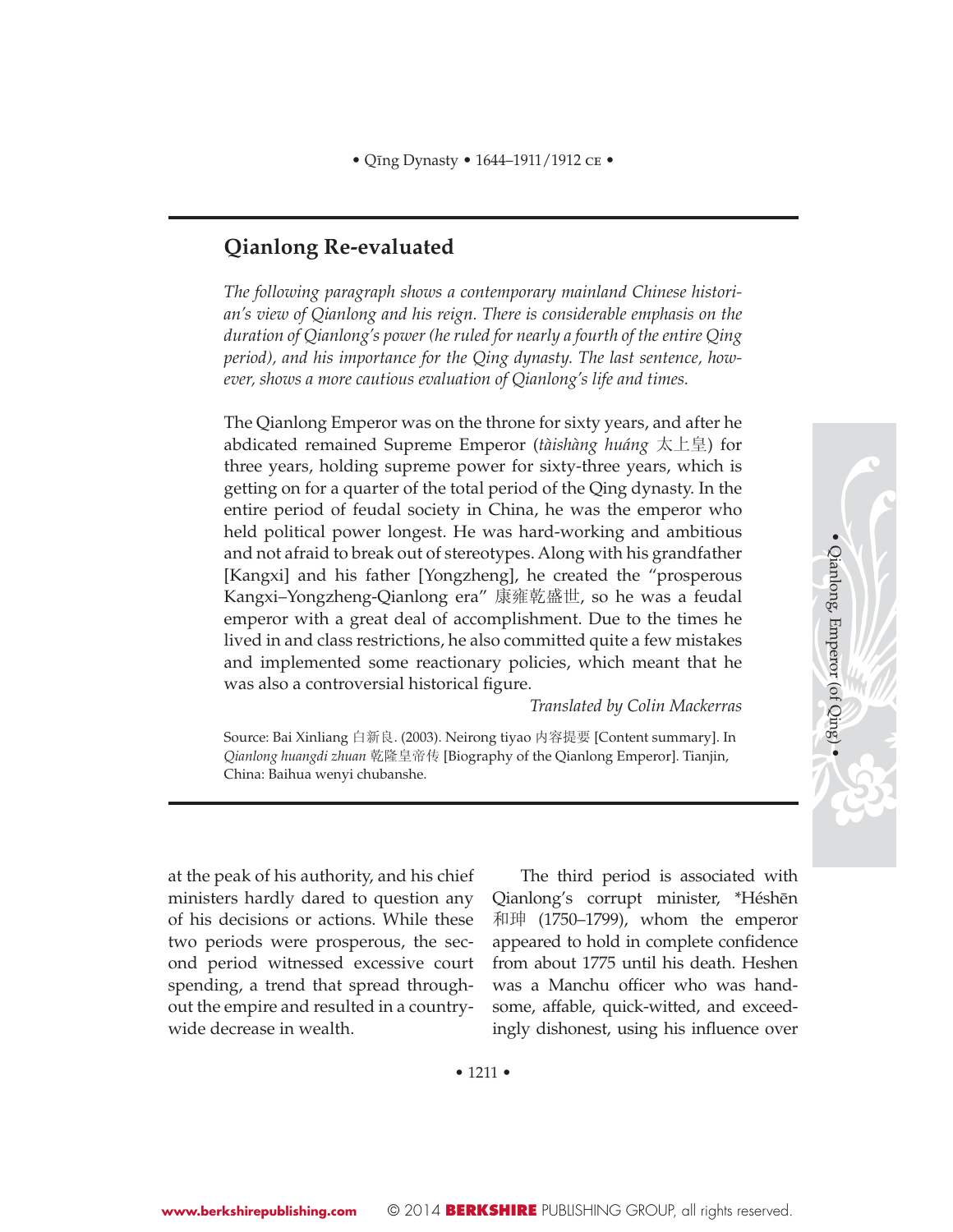the emperor to feather his own nest. He used his power to get his own henchmen into top positions and to have rivals dismissed and humiliated. He embezzled enormous sums of public money and even had a palace built that was grander than any of the emperor's palaces. When Heshen died, his personal fortune was confiscated and found to be worth more than the national treasury, although far below its peak of a quarter of a century earlier. In 1790, Heshen's son married the emperor's youngest (and favorite) daughter Princess Héxiào 和孝 (1775–1823), further consolidating Heshen's power.

Qianlong abdicated in February 1795 on the grounds that he did not wish his reign to be longer than his grandfather's. Despite his show of filial deference, however, Qianlong continued to retain supreme control over the empire until his death. He allowed his successor Jiāqìng ᑚ (1796–1820) little power, in particular protecting his favorite Heshen, who immediately after Qianlong's death was allowed to commit suicide in preference to execution.

Although the Kangxi reign remains China's longest ever, Qianlong enjoyed the most extended period in power of any ruler in the country's dynastic history.

# **Military Expeditions**

From 1755 to 1759, Qing troops under Qianlong's second cousin, Zhàohuì 兆惠 (1708–1764), carried out three military expeditions in the Muslim areas to

 China's west, culminating in the capture of the cities of Kashgar and Yarkand. From the Manchu point of view, these actions protected China against further threats from the west. They also completed the conquest and incorporation of territories so large that Qianlong could claim that, by comparison with the Ming, the Manchus had more or less doubled the size of Chinese territory. In his abdication proclamation, Qianlong thus commented that "we have added vast tracts to the empire" (quoted in Kahn 1971, 198).

On the other hand, these conquests were very costly in terms of money, casualties, and human suffering. Some of Zhaohui's forces were even reduced to cannibalism by extreme deprivation during a siege of Yarkand from late 1758 to early 1759. The conquests moreover involved the slaughter and near total annihilation of the coalition of western Mongolian tribes known as the Zunghars, who had posed a threat to Manchu power since the 1680s. Several historians, in particular Peter Perdue (2005, 283–285), regard the slaughter of the Zunghars as nothing short of genocide.

The conquered territories were called the "New Territories" (Xīnjiāng 新疆). The historian Jonathan Spence (1990, 97) describes the conquest and incorporation of Xinjiang as "Qianlong's most important achievement." It added several major Muslim and other minorities, including the Uygurs, Kazakhs, and Kirghiz, to China's population. Xinjiang,

• 1212 •

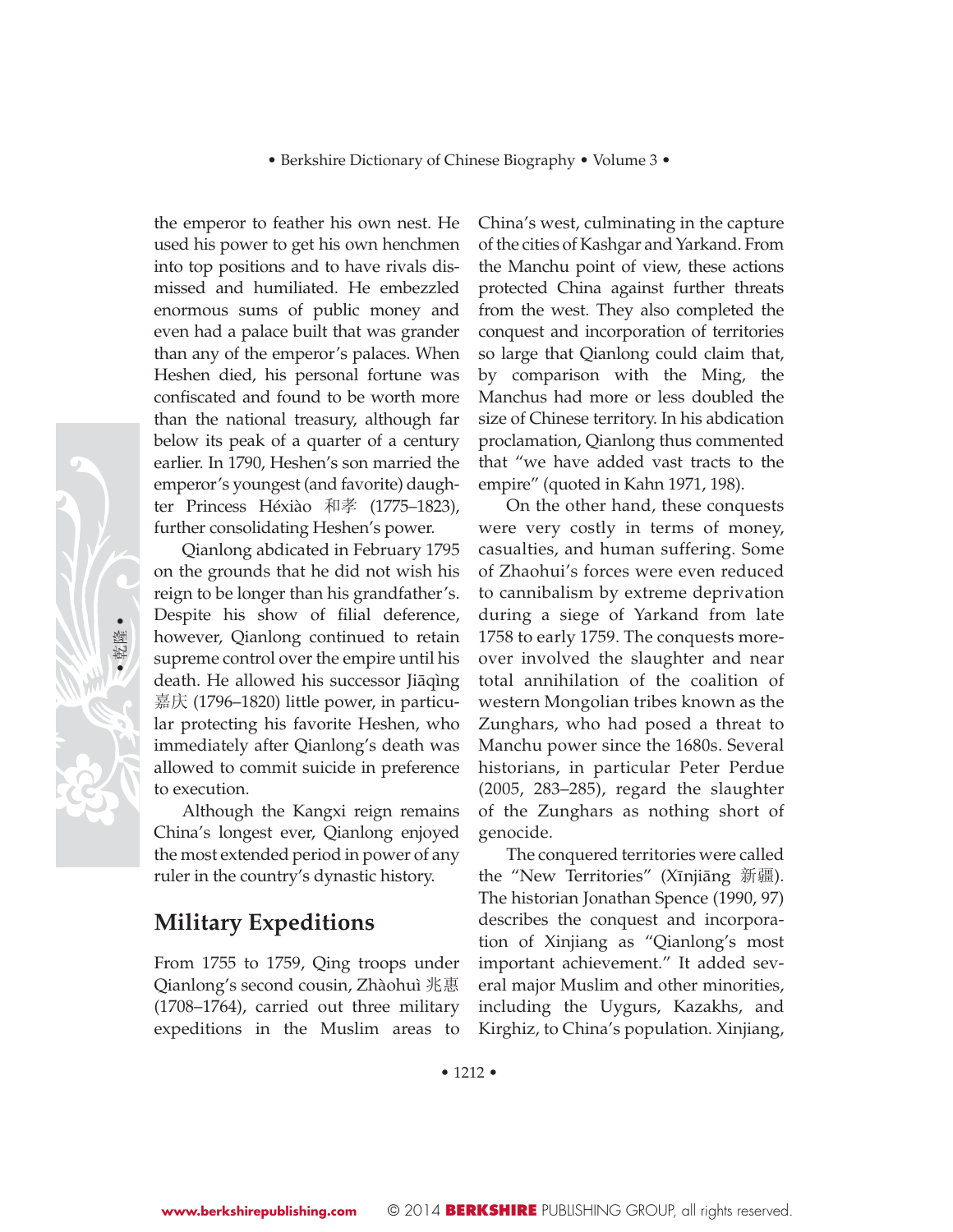### • Qīng Dynasty • 1644–1911/1912 $\rm{ce}$  •



· Qianlong, Emperor (of Qing) • Qianlong, Emperor (of Qing) •

*The Qianlong Emperor in Ceremonial Armour on Horseback* **(1758) by the Italian artist Giuseppe Castiglione (1688–1766), who took the name Láng Shìníng and mastered Chinese painting.** Palace Museum, Beijing.

• 1213 •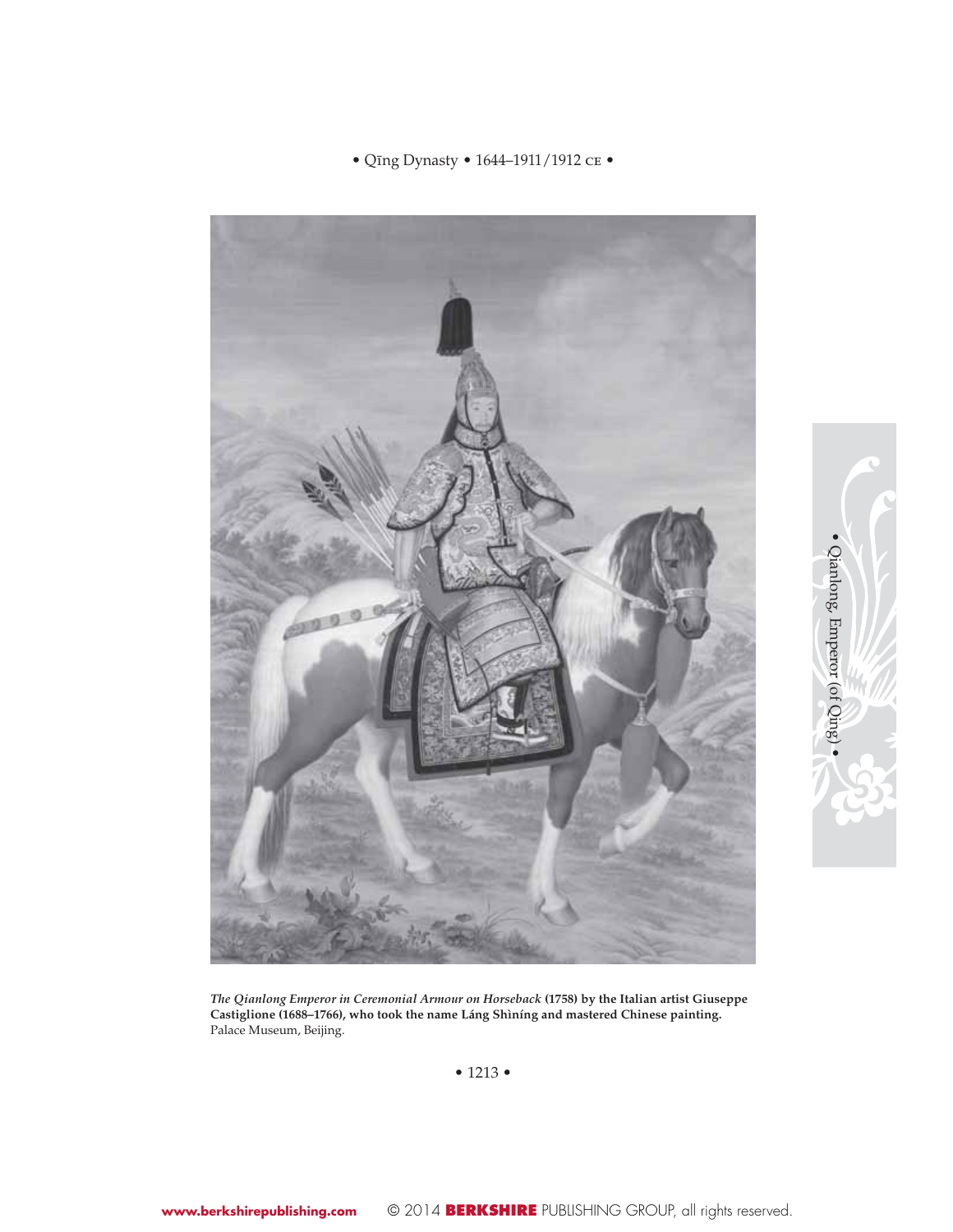while the source of frequent unrest over the years, remains part of China in the twenty-first century. Qianlong's incorporation of the region has thus permanently changed the Chinese landscape.

Qianlong undertook several other military actions in frontier areas. In the late 1740s, a crisis erupted in Lhasa, Tibet, where the Qing already had significant authority through courtappointed resident governors called *amban* (or *dàchén* 㞷 in Chinese). Tensions culminated in an anti-Qing uprising in 1750, resulting in attacks on the office of the *amban* and the massacre of Chinese citizens in Lhasa. In response, Qianlong decided that the *amban* would become the sole governors of the region and sent in troops to enforce Qing rule. The Dalai Lama remained in place, but without any real temporal power.

In the late 1740s, Qianlong sent troops to quell an aboriginal minority uprising in Jīnchuān 金川, Sichuan Province, and the rebels, while ultimately defeated, showed remarkable resilience. From 1771 to 1776, rebellion flared again in the same region, and its suppression proved to be remarkably time-consuming and costly. In 1787, Qianlong sent an expedition against rebels in Taiwan, and from 1788 to 1793, he took military action against some Gurkhas from Nepal who had entered Tibet and plundered lamaseries there.

In 1794, the largest-scale rebellion in over a century, led by the White Lotus (Báilián jiào 白莲教) society, a millennial Buddhist sect, erupted in the

impoverished Hubei-Sichuan-Shaanxi border area. This rebellion was not suppressed until 1804, putting a major blot on Qianlong's last years. In 1795, a rebellion of mountain peoples called Miáo  $\ddot{\boxplus}$ (not necessarily the same Miao as later people of the same name) broke out in the border areas of Guizhou and Hunan, and the military response against them dragged on until 1806.

The Manchu Fúkāng'ān 福康安 (1754–1796) was a commander who took part in several military campaigns against unrest, including most of those from the 1770s to the 1790s, In addition to his military exploits, Fukang'an achieved several extremely high provincial civil posts and was Heshen's ally. Despite his ability and bravery as a commander, Fukang'an's enormous personal wealth gave him a reputation for corruption that was second only to Heshen's. Fukang'an's career is an example of the links between late Qianlong military and political decline.

Qianlong also became militarily involved in neighboring countries. Between 1765 and 1769, Chinese troops launched four unsuccessful invasions against Burma. The first invasion was technically over petty trade disputes between Chinese and Burmese merchants, but in reality had more to do with Qianlong's pride, and alarm that such a small country refused to submit to the Chinese state. The result of the four-year war was a treaty signed in December 1769, under which China and

• 1214 •

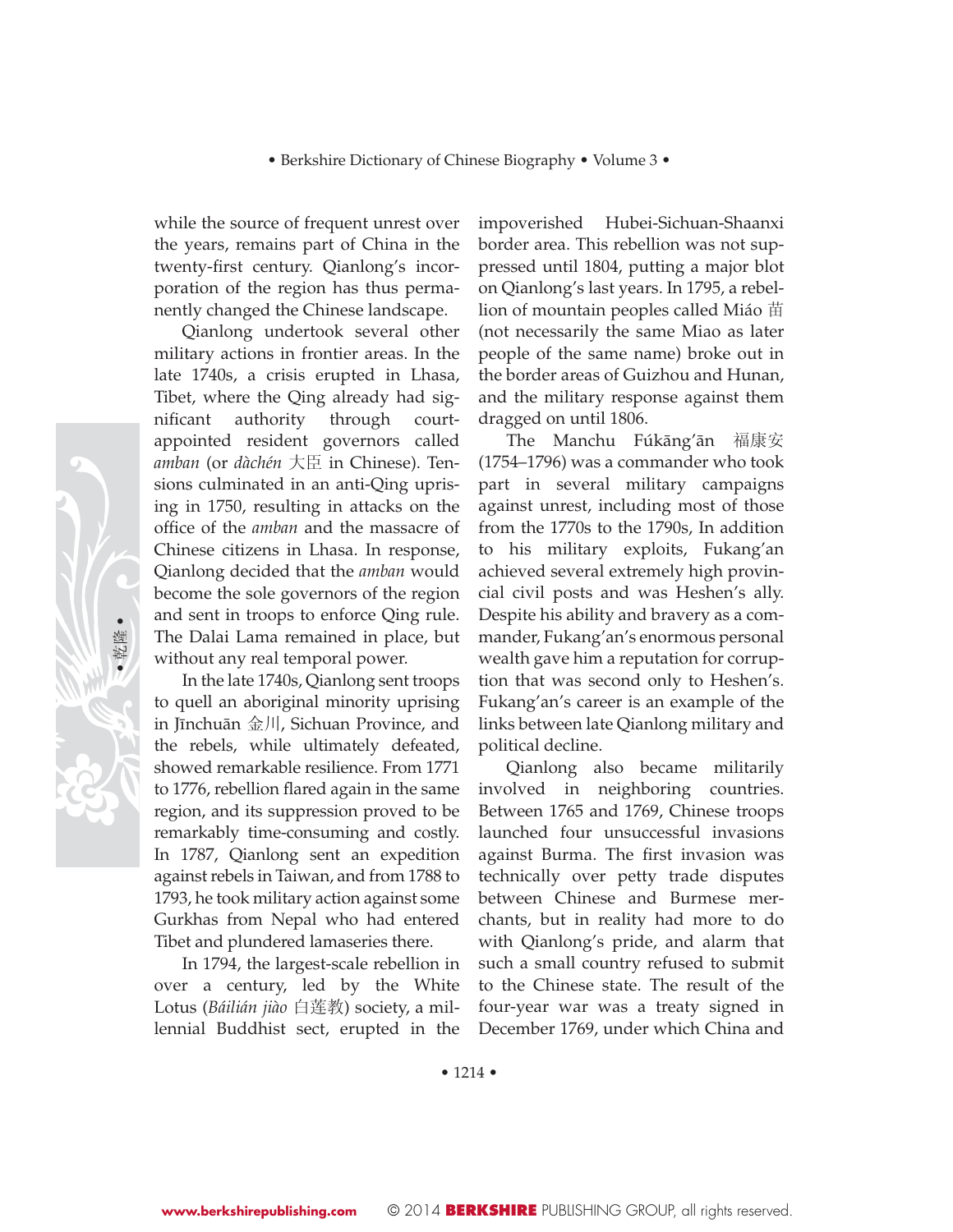Burma agreed to resume friendly relations. This treaty laid the basis for the border between the two countries that remains intact centuries later. Chinese casualties were much higher than Burmese casualties in absolute terms, but relative to the population of the two countries, both sides suffered badly.

In Vietnam, a major rebellion called the Tay Son, named after the place its leaders came from, overthrew the last emperor of the Le dynasty (1428–1788), who then appealed to China for help. In late 1788, Qing troops intervened and even occupied the Vietnamese capital Thanglong (now called Hanoi), but were soon forced into a humiliating retreat. The Tay Son government nevertheless immediately requested, and received, Qing recognition of its rule and sent a tributary mission to China. Even after the Tay Son was itself defeated and the Nguyen dynasty established in 1802, Vietnam acknowledged itself as a tributary of the Qing.

In 1792, Qianlong wrote a "brief selfcongratulatory essay on the martial prowess of his reign" (Kahn 1971, 49). He claimed victory for his "ten campaigns," two each against the Zunghars, Jinchuan rebels, and Gurkhas, and one against each of the Muslims, Taiwanese, Burmese, and Vietnamese, and described himself as "the old man of the ten completed campaigns" (shíquán lǎorén 十全  $\sharp$  人). While some of the campaigns were indeed victories, especially those in Xinjiang, others were in fact Qing

defeats, particularly the interventions in Burma and Vietnam. Moreover, the high costs of these "ten campaigns," including the victorious ones, produced a lasting and deleterious effect on the Qing dynasty.

# **Diplomacy and Relations with the West**

During the Qianlong period, China enjoyed a generally positive image in the West. Some European Enlightenment thinkers of the time even held China up as a model. For example François-Marie Arouet Voltaire (1694– 1778) regarded China's secular government as exemplary and Qianlong as the ideal "philosopher-king." François Quesnay (1694–1774), the founder of the Physiocrats, an early school of economic thought that emphasized following the rule of nature, admired the weight China placed on agriculture. Others, however, were less enthusiastic. Baron George Anson (1697–1762) led an expedition to Guangdong Province in 1743, in the first British warship ever to enter Chinese waters. An account published in 1748 based on Anson's personal papers found the Chinese people deceitful and lacking in morals, and the government tyrannical and corrupt.

• Qianlong, Emperor (of Qing) •

Qianlong, Emperor (of Qing)

While China and Russia had signed treaties in 1689 and 1728 that determined their mutual borders, China had few diplomatic relations with European countries. Europe was eager to do trade

• 1215 •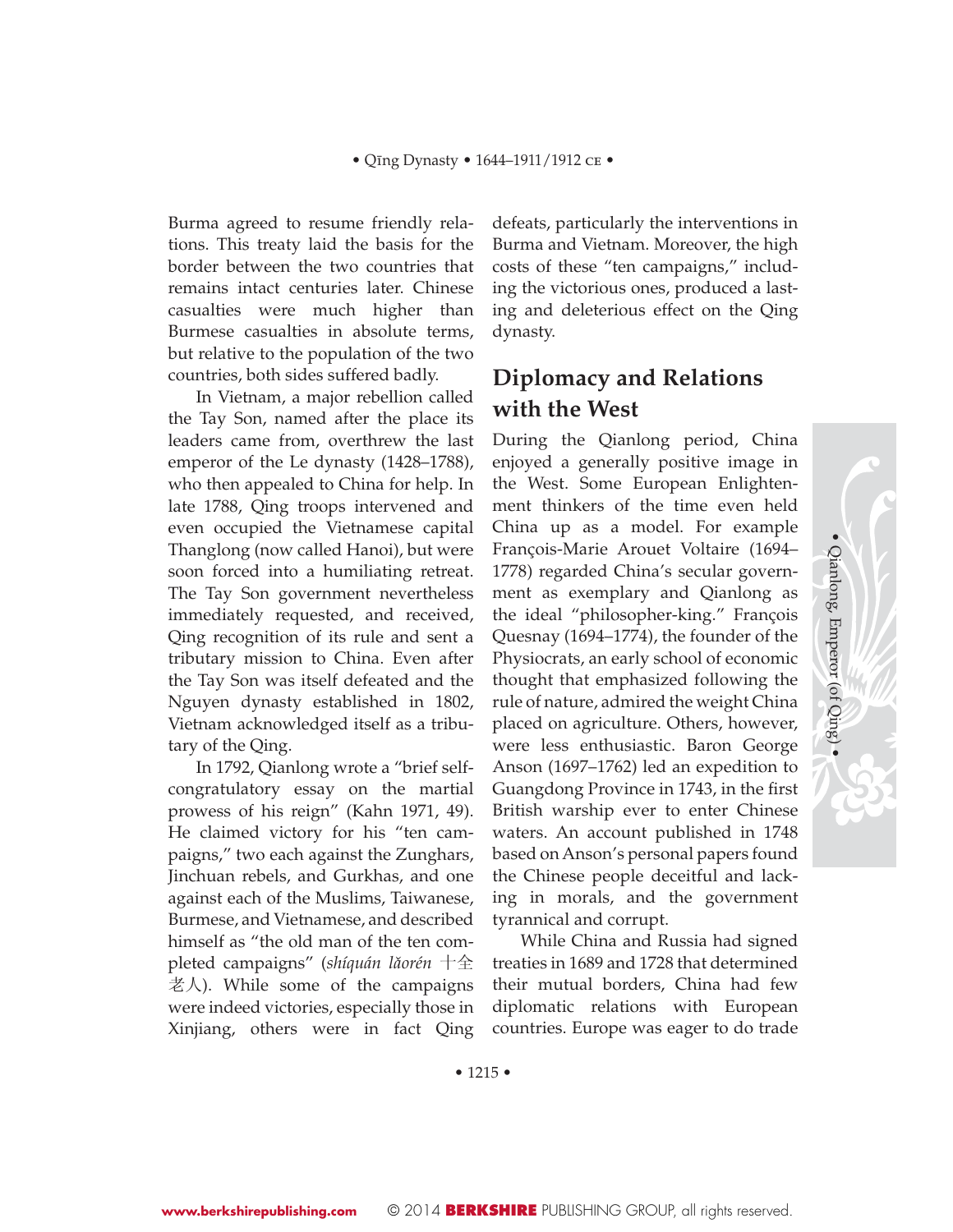with China, a desire that strengthened as the eighteenth century progressed. Beginning in 1757, however, all foreign trade was restricted to the port of Guangzhou (Canton), with representatives allowed to reside only in that city, and only during the trading season.

During the end of Qianlong's reign, two Western embassies visited Qianlong and his court, one British and the other Dutch. Both embassies were established to improve trade prospects with China, and to offer ceremonial greetings to the emperor. Qianlong and his court responded much more positively to the Dutch than to the British.

Earl George Macartney (1737–1806), who represented the British East India Company and traveled to China under King George III (r. 1760–1820), led the earlier of the two embassies. He entered China under the rubric of celebrating Qianlong's eightieth birthday, but his primary goal was to pressure the Chinese to allow the British greater trading privileges and to send an official British representative to reside in Beijing. Macartney and his retinue arrived in Guangzhou (Canton) in mid-1793 and proceeded immediately to Tianjin, from where they were escorted to Beijing with the official status of tribute emissaries.

The British embassy met with Qianlong in his summer residence in Jehol, northeast of Beijing, as well as with Heshen. The Chinese court refused all of Britain's requests concerning trade and resident representation in Beijing. Qianlong wrote a long letter to George III explaining his rationale, using language that the British perceived as arrogant and patronizing.

In what proved significant to Sino-British relations at the time, the British embassy refused to kowtow (kētóu 磕头) to Qianlong. The word kowtow (literally "knock the head") means "to lie prostrate and strike one's head against the ground," an act of extreme subordination. Macartney's embassy insisted that they merely kneel before the emperor, as they did with their own king. Their refusal to kowtow greatly displeased the Chinese, and put the Sino-British relationship on a bad footing. The kowtow issue was, however, probably symptomatic of a deeper inability of either side to understand the etiquette and manners of the other.

The Dutch mission was in China from 1794 to 1795. Its primary aim was to attend the celebrations for the sixtieth anniversary of Qianlong's reign, held during Chinese New Year in 1795, and it was allowed to enter Beijing from Guangzhou for the occasion. The leader of the mission was Isaac Titsingh (1745– 1812), who represented the interests of both the Netherlands and the Dutch East India Company, and therefore had commercial motives. Unlike his British predecessor, Titsingh kowtowed to the emperor and fulfilled all the expected requirements of Chinese etiquette, making a very favorable impression on



• 1216 •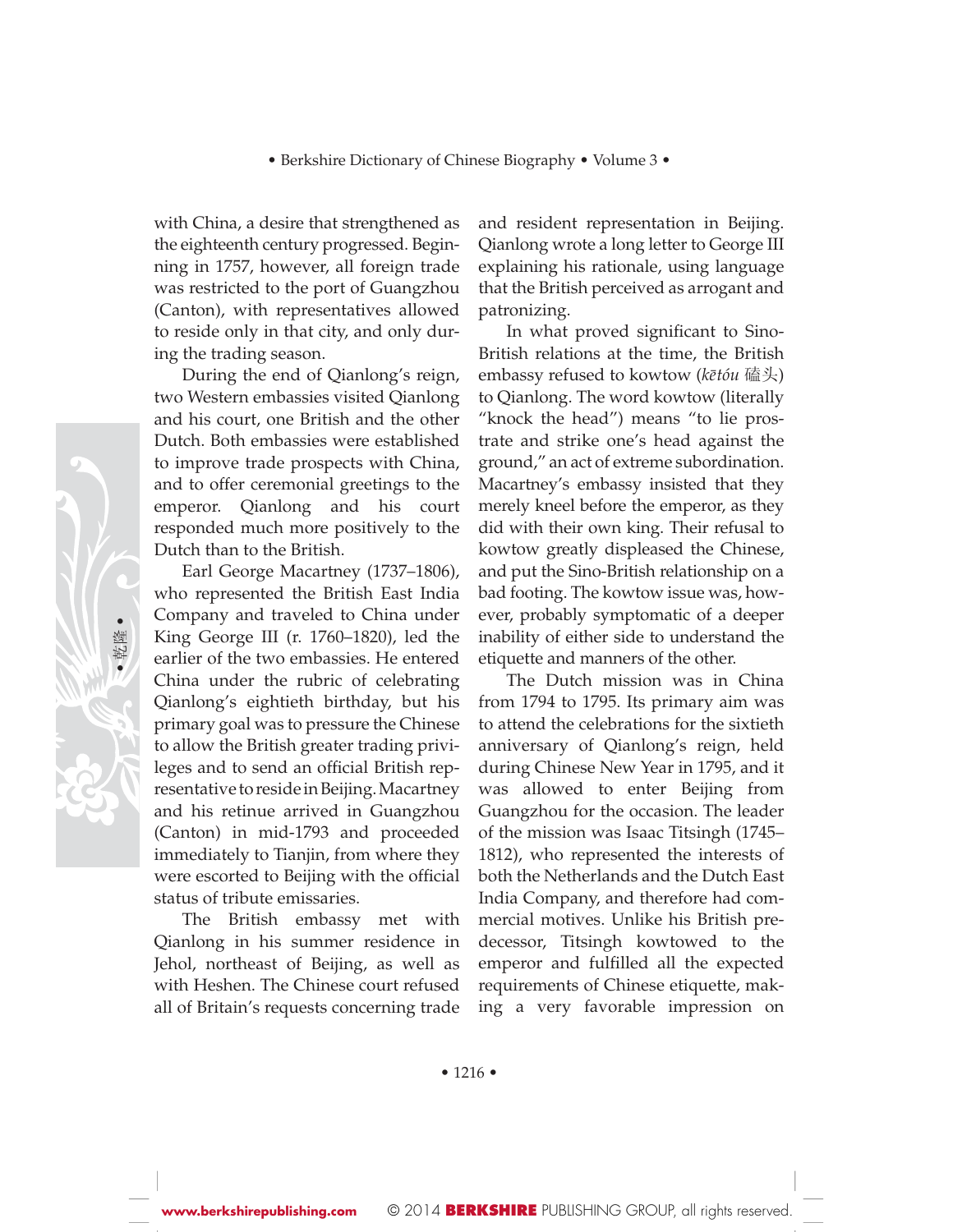#### • Qīng Dynasty • 1644-1911/1912 CE •



**Portrait of Earl George Macartney, who led several embassies to China, but refused to kowtow to Emperor Qianlong.**

Qianlong and the Chinese court. Ironically, however, this turned out to be the last mission from a Western country to the Chinese court carried out within the context of China's traditional foreign relations system.

# **Culture**

A great lover of literature and the arts, Qianlong nevertheless exercised severe censorship over them. The greatest literary achievement of Qianlong's reign is • Qianlong, Emperor (of Qing) •

· Qianlong, Emperor (of Qing

• 1217 •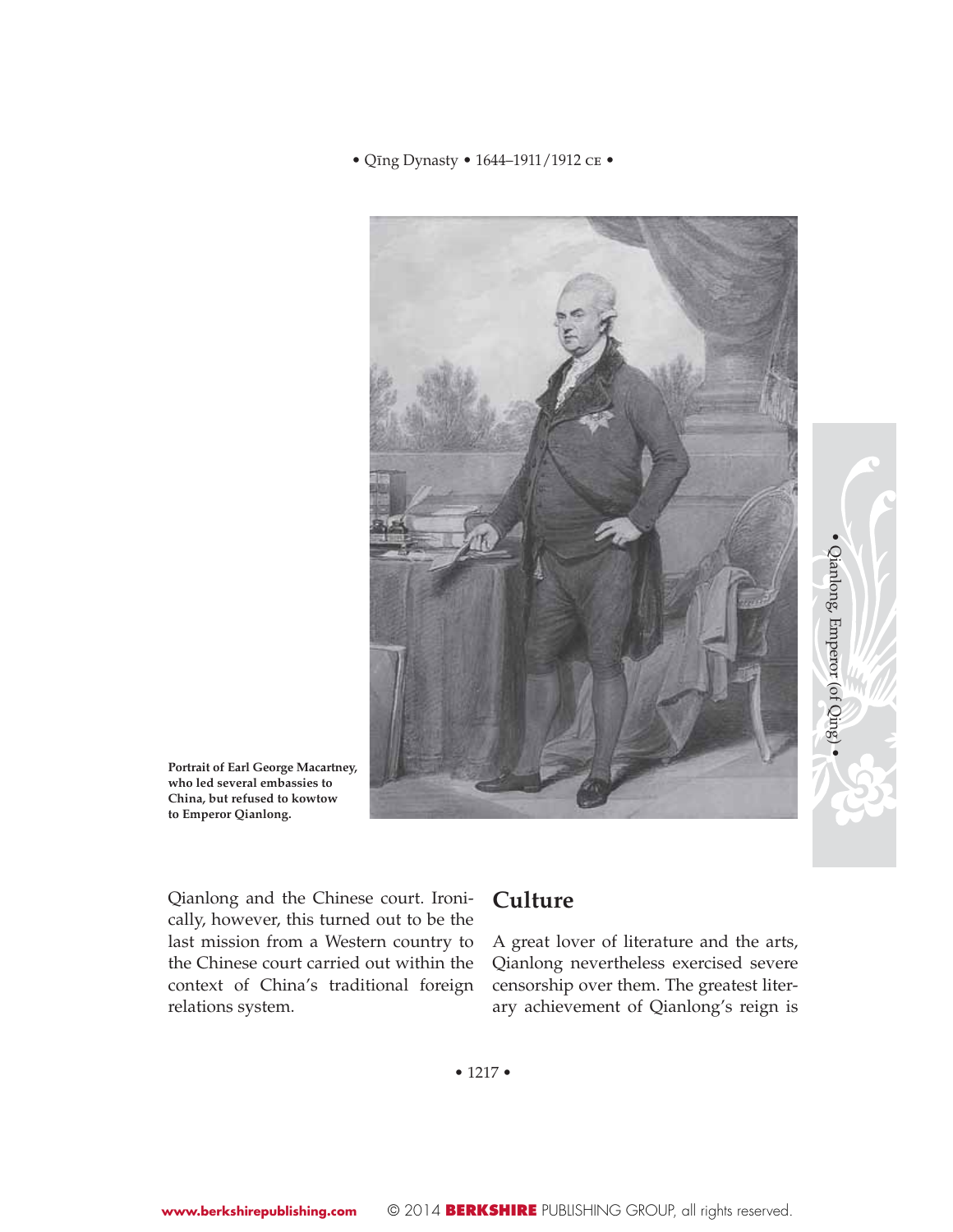arguably the mass collection (some 36,000 volumes) of rare books entitled the *The Complete Library of the Four Treasuries* (*Sìkù quánshu¯* ಯᑧܼк). The process of compilation, undertaken under the general editorship of Jì Yún 纪昀 (1724–1805), began with an authorizing edict by Qianlong in 1773 and lasted until 1782, with final production not being complete until 1792 (Elliot 2009, 119–120). In sponsoring this enormous project, Qianlong intended not only to preserve ancient literature, but also to root out topics that were hostile toward the Manchus.

Qianlong was a major sponsor of architecture, painting, porcelain, and other arts, all of which reached a high point during his reign. He promoted artists and sometimes even protected those in trouble. One painter he kept at court for many years was the Italian Jesuit Giuseppe Castiglione (1688–1766), who took the name Láng Shìníng 郎世宁 and mastered Chinese painting. Castiglione drew several pictures of the Emperor himself, including one from about the time of Qianlong's accession to the throne, and was known for his paintings of horses.

Qianlong was also a theater lover, and the Nánfǔ 南府, the organization responsible for court dramatic performances, reached its zenith under his reign. In 1742, Qianlong set up a new organization, the Board of Music (*Yuèbù*  $\#$ 部), to improve ceremonial musical performances. Although outside the

court, Peking Opera (*Jīngjù* 京剧) took a major step forward when the Sichuanese actor Wèi Chángshēng 魏长生 (1744– 1802) entered Beijing in 1779, under Qianlong's reign. Additionally, in the early 1790s, the combination of the two tune-types essential to Peking Opera, erhuang (*èrhuáng* 二簧) and xipi (*xīpí* 西  $\ddot{E}$ ), first debuted in Beijing.

Qianlong was not as successful in promoting the official use of the Manchu language. While he attempted "to glorify Manchu and enhance its prestige" (Elliott 2001, 301), the use of the Manchu language in the imperial archives actually declined during his reign; today it is spoken by only a handful of people.

### **Causes of Decline**

Qianlong's military expeditions involved heavy casualties and costs great enough to deplete the treasury and exhaust oncehealthy finances, to the detriment of the dynasty and the country. The six southern inspection tours, excessive spending, and worsening corruption during Qianlong's last decades (particularly exemplified by Heshen's rise to power) created long-term and serious negative effects on China's prosperity and Qianlong's reputation.

Another factor contributing to the Qing dynasty's decline was overpopulation. The first century and a half of the Qing dynasty were a period of both rapid agricultural improvement (including the introduction of sweet potatoes and other new crops from the New

• 1218 •

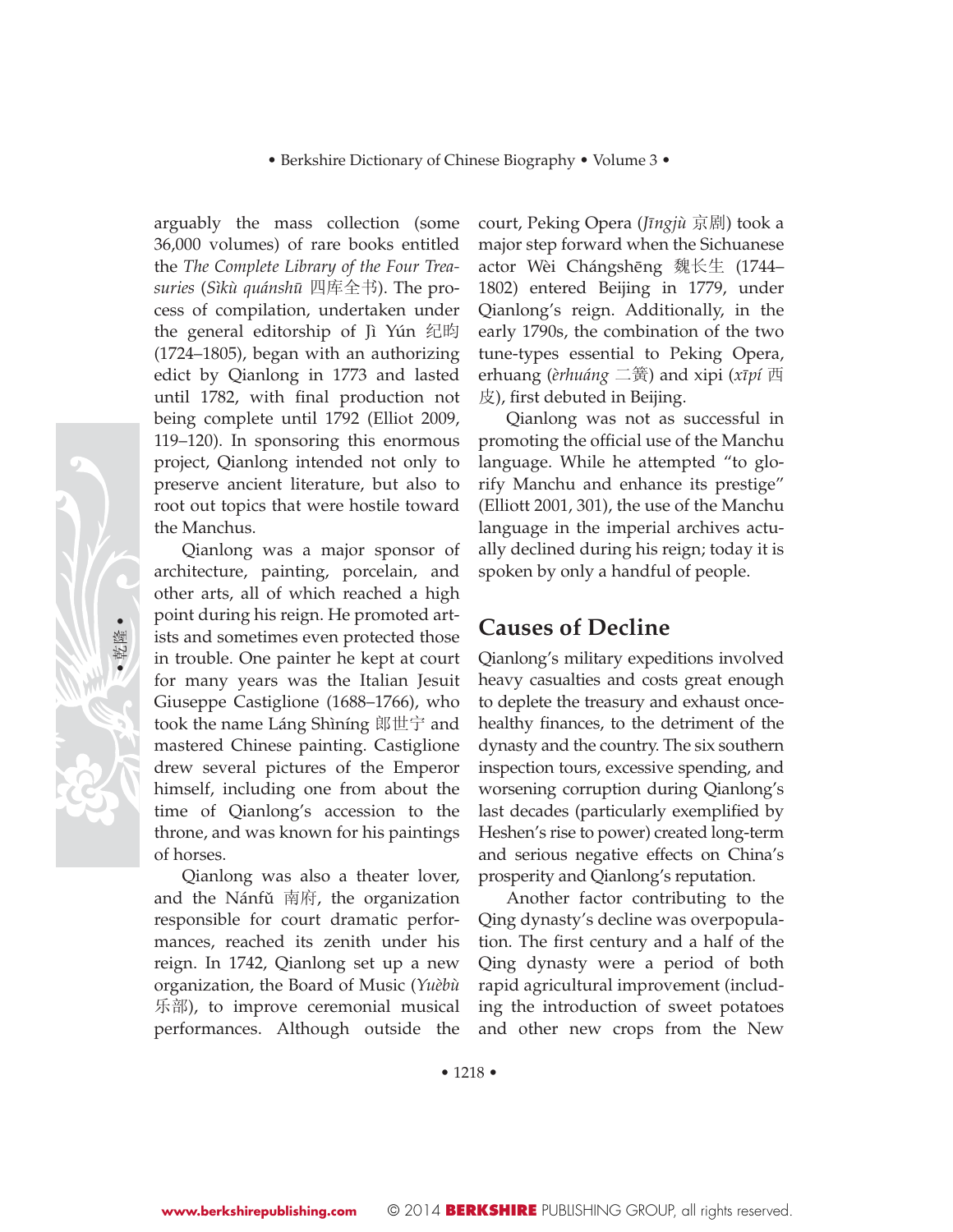World) and economic and population growth. The balance between economic prosperity and population growth was at its best around the third quarter of the eighteenth century, with serious pressure on resources emerging by the 1790s. China's population was about 180 million in 1750 but somewhat over 300 million by the time Qianlong died (Spence 1990, 93–96). The prosperity of the early Qing, which was a major factor behind China's population expansion, also carried the seeds of its own destruction: by the end of the Qianlong reign, the population exceeded the country's ability to sustain its economic growth.

### **Legacy**

Qianlong's overall image is favorable in some ways, less so in others. His tenure of power was among the longest in Chinese history. For most of his reign, he represents the acme of Qing power, economic prosperity, social stability, and economic achievement. He greatly expanded China's territory, which remains largely unchanged to this day.

There is, however, a more negative side to Qianlong's image. His reign became corrupt in its last decades as he allowed unsavory characters like Heshen to assume undue power. Qianlong's wars against Burma and numerous ethnic minorities were excessive in their violence and, in some cases, much less successful than he claimed them to be. By the time Qianlong died, the standard of living among the average populace was in steep decline.

China's encounter with the British embassy in 1793 showed China to be, on the surface, very much in control of its tributary relationship with foreign countries. In broader terms, however, this encounter was the prelude to the longterm decline of China and its relationship with the West—especially rapidly industrializing Britain. In a very real sense, the last decades of the Qianlong reign foreshadowed the so-called "century of humiliation" (*baˇinián guóchıˇ*  ⱒᑈ㘏) and the demise of the Qing dynasty in 1911.

> Colin MACKERRAS *Griffi th University*

### **Further Reading**

Bai Xinliang ⱑᮄ㡃. (2003). *Qianlong huangdi zhuan* ђ䱚ⱛᏱӴ [Biography of the Qianlong Emperor]. Tianjin, China: Baihua wenyi chubanshe.

Chang, Michael G. (2007). *A court on horseback: Imperial touring & the construction of Qing rule, 1680*–*1785.* Cambridge, MA: Harvard University Press.

Elliott, Mark C. (2009). *Emperor Qianlong, Son of Heaven, man of the world*. London: Longman Publishing Group.

Elliott, Mark C. (2001). *The Manchu way. The Eight Banners and ethnic identity in late imperial China*. Stanford, CA: Stanford University Press.

Qianlong, Emperor (of Qing)

• Qianlong, Emperor (of Qing) •

• 1219 •